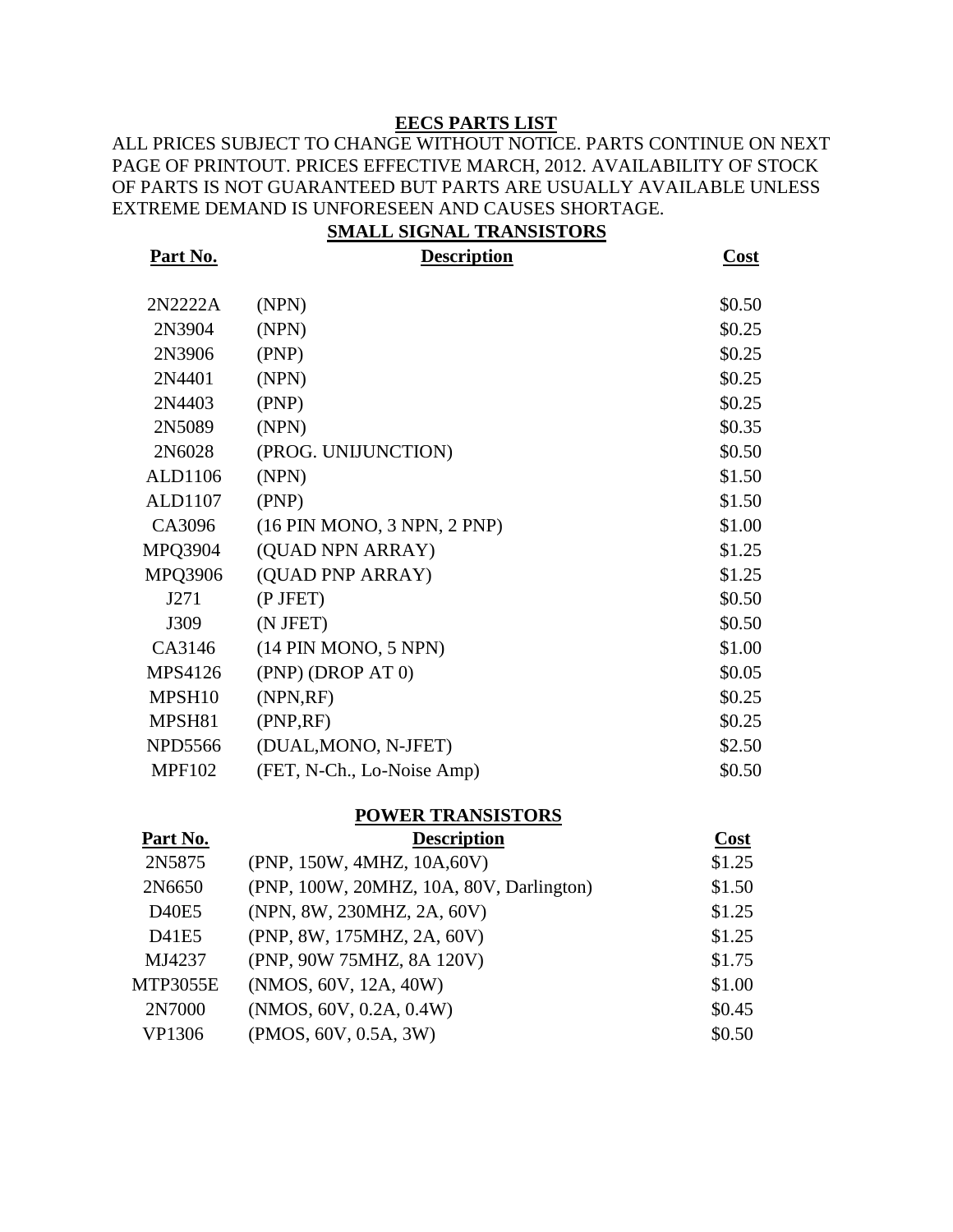## **MEMORY IC'S**

# **Part No. Description Cost**

NMC2732Q (E-PROM, 32K,5V) \$5.00

# **DIODES**

| Part No.                        | <b>Description</b>    | Cost   |
|---------------------------------|-----------------------|--------|
| 1N34A                           | (60V, GERMANIUM)      | \$0.30 |
| 1N4004                          | (1A,400V, RECTIFIER)  | \$0.10 |
| 1N4148                          | (SM.SIG.DIODE)        | \$0.10 |
| 1N5404                          | (3A, 400V, RECTIFIER) | \$0.20 |
| 1N5817                          | (SCHOTTKY DIODE)      | \$0.20 |
| 1N6263                          | (SCHOTTKY DIODE)      | \$0.60 |
| C <sub>106</sub> B <sub>1</sub> | (4A, 200V, SCR)       | \$0.50 |

# **ZENER DIODES (SILICON, REFERENCE)**

# **(ALL + OR - 5%, 1/2 WATT)**

|                                                      | Part No. | <b>Cost</b> |
|------------------------------------------------------|----------|-------------|
| 1N5228B (3.9 V) 1N5235B (6.8 V) 1N5242B (12 V)       |          | \$0.15      |
| $1N5229B (4.3 V)$ $1N5236B (7.5 V)$ $1N5243B (13 V)$ |          |             |
| $1N5230B (4.7 V)$ $1N5237B (8.2 V)$ $1N5244B (14 V)$ |          |             |
| $1N5231B(5.1 V)$ $1N5239B(9.1 V)$ $1N5245B(15 V)$    |          |             |
| $1N5232B (5.6 V)$ $1N5240B (10 V)$ $1N5250B (20 V)$  |          |             |
| $1N5234B (6.2 V)$ $1N5241B (11 V)$ $1N5252B (24 V)$  |          |             |

## **(+OR-5%, 1 WATT)**

|              |                                        | Part No. | <u>Cost</u> |
|--------------|----------------------------------------|----------|-------------|
| 1N4739A(9 V) | $1N4742A (12 V)$ $1N4744A (15 V)$      |          | \$0.40      |
| TL 431       | ADJUSTABLE, PRECISION,<br>ZENER DIODE, |          | \$0.50      |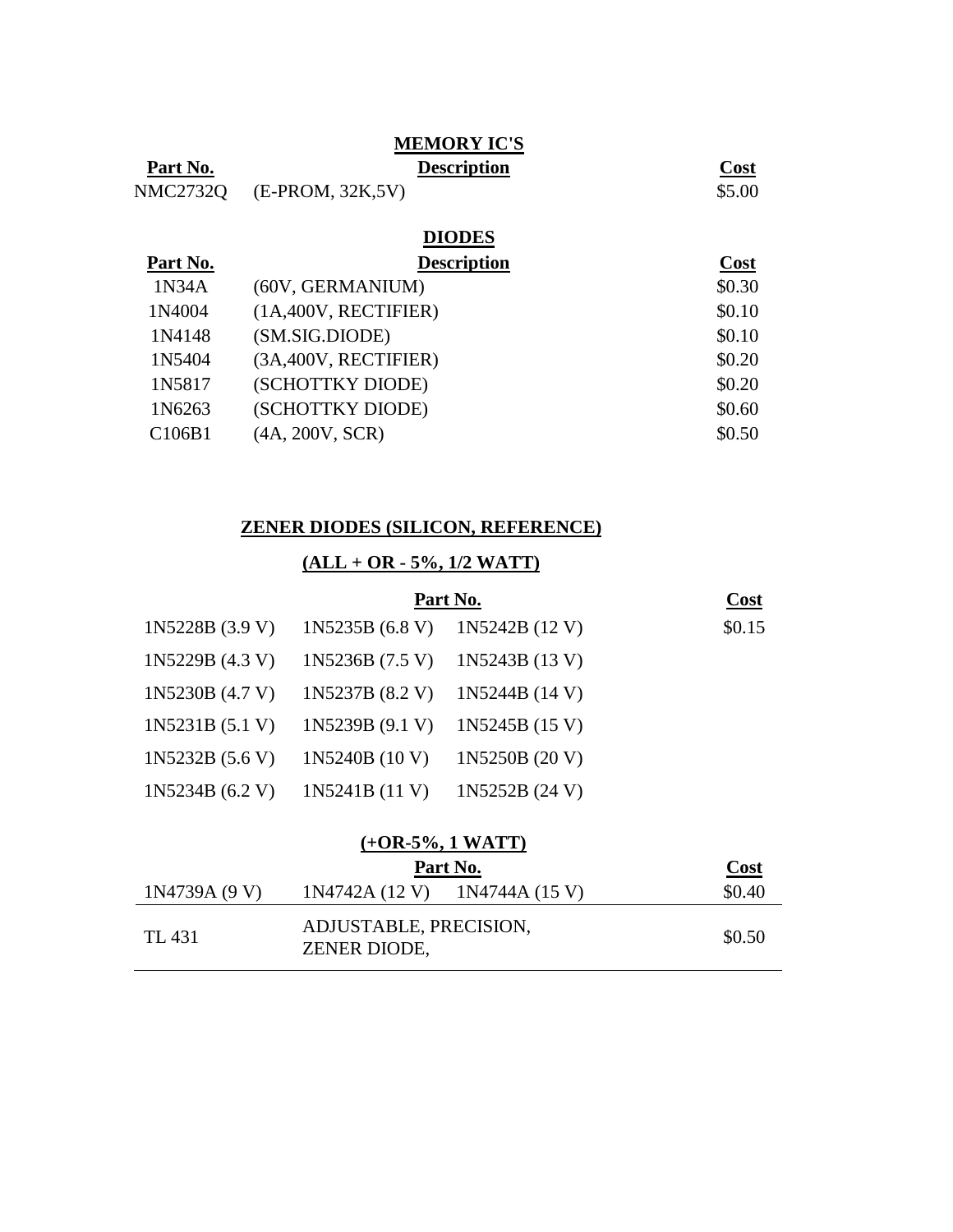|     |    |     |     |      | CAPACITORS - CERAMIC DISK, 500VDC, 20% TOLERANCE (PF) |             |
|-----|----|-----|-----|------|-------------------------------------------------------|-------------|
|     |    |     |     |      |                                                       | <u>Cost</u> |
|     | 10 | 47  | 270 | 1000 | 3900                                                  | \$0.20      |
| 2.2 | 12 | 68  | 300 | 1500 | 4700                                                  |             |
| 3.3 | 15 | 75  | 360 | 1800 | 5600                                                  |             |
| 4.7 | 18 | 82  | 470 | 2000 | 6800                                                  |             |
| 5.6 | 20 | 100 | 560 | 2200 | 7500                                                  |             |
| 6.8 | 25 | 120 | 680 | 2500 | 8200                                                  |             |
| 7.5 | 33 | 150 | 750 | 2700 |                                                       |             |
| 8.2 | 39 | 220 | 820 | 3000 |                                                       |             |
|     |    |     |     |      |                                                       |             |

|       | <u>Cost</u> |       |      |      |        |
|-------|-------------|-------|------|------|--------|
|       |             |       |      |      | \$0.75 |
| 0.001 | 0.033       | 0.068 | 0.22 | 0.47 | \$0.50 |
| 0.022 | 0.047       | 0.082 | 0.33 |      |        |

CAPACITOR 0.1uF (+1-10%), X7R, CER. 50/100 VDC; FOR HI-FREQ BYPASS \$0.25 CAPACITOR  $0.01$ uF (+1-10%), X7R, CER. 63DC; FOR HI-FREQ. BYPASS  $$0.25$ 

### **ELECTROLYTIC, ALUMINUM 25 VDC, - 50,-100% TOLERANCE**

| <b>Rating</b>    | <b>Voltage</b> | Cost   |
|------------------|----------------|--------|
| $4.7 \text{ uF}$ | 25 V           | \$0.25 |
| 10 uF            | 35 V           | \$0.25 |
| $22 \mathrm{uF}$ | 35 V           | \$0.25 |
| $47$ uF          | 35 V           | \$0.25 |
| $100 \text{ uF}$ | 35 V           | \$0.30 |
| $220 \text{ uF}$ | 50 V           | \$0.40 |
| 470 uF           | 35 V           | \$0.50 |
| 1000 uF          | 35 V           | \$0.75 |
| 2200 uF          | 35 V           | \$1.00 |

## **VARIABLE CAPACITORS**

| <u>Cost</u> |
|-------------|
| \$0.90      |
| \$0.50      |
| \$2.25      |
|             |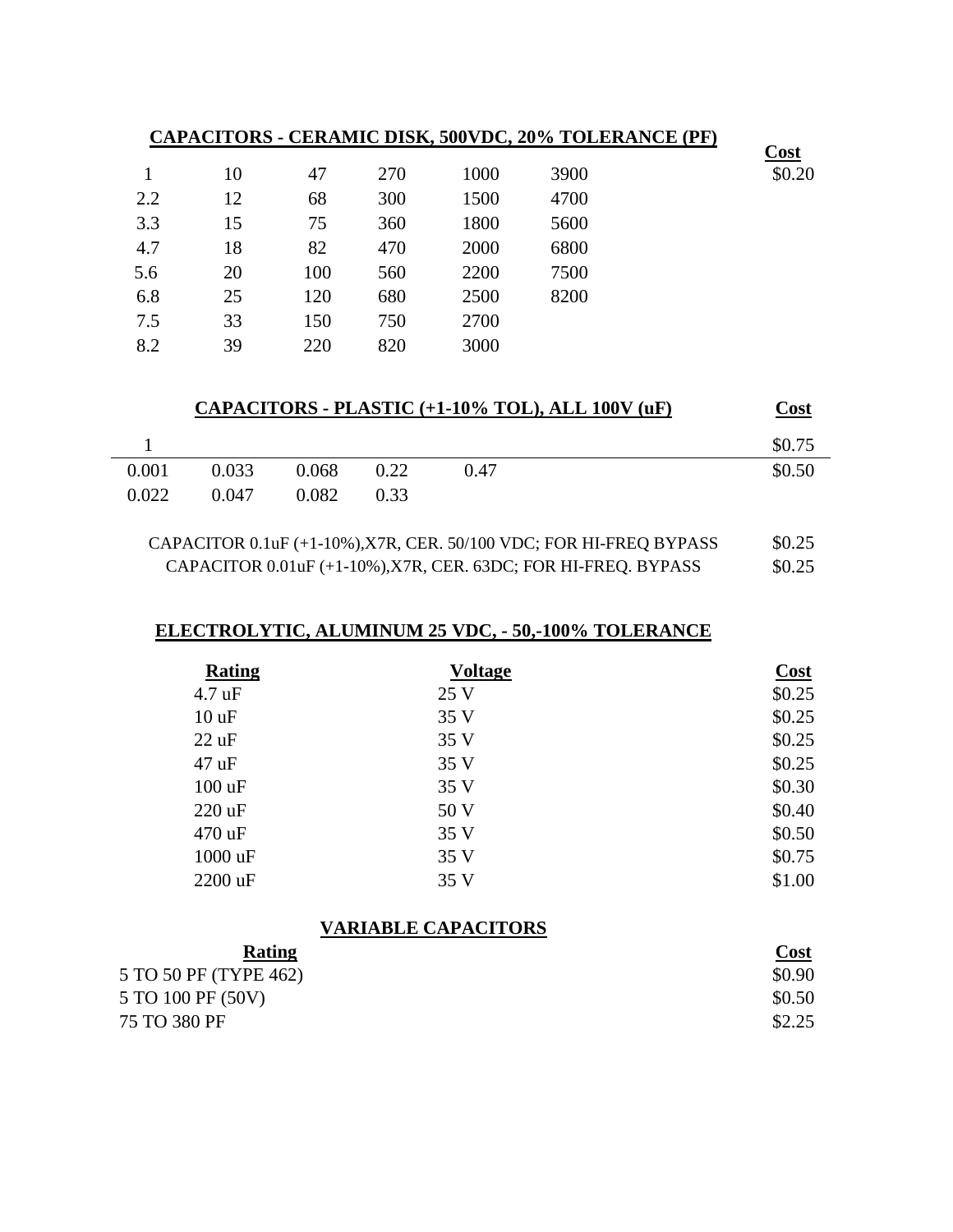SEE BULLETIN BOARD FOR LISTING OF RESISTOR VALUES EXCEPT FOR VALUES OF VARIABLE RESISTORS WHICH ARE LISTED BELOW. ALL NORMAL 5%, 1/4 WATT, CARBON-FILM VALUES ARE STOCKED FROM 10-OHMS TO 1 MEGOHMS. SELECTED VALUES OF 5% 1/4 WATT, CARBON-COMPOSITION VALUES ARE AVAILABLE FROM 1.5 MEGOHMS TO 20 MEGOHMS. SELECTED VALUES OF 10%, 1/2 WATT, CARBON VALUES ARE STOCKED FROM 2.7 OHMS TO 50 MEGOHMS.

### **RESISTANCE VALVES**

| <b>Description</b>                                                 | Cost   |
|--------------------------------------------------------------------|--------|
| 10.0 TO 20M, 1/4 WATT                                              | \$0.05 |
| 1.0 TO 15M, 1/2 WATT                                               | \$0.05 |
| 1.0 TO 15M, 1 WATT                                                 | \$0.15 |
| 0.47 TO 1.0, 2 WATT (metal oxide film) $(+/- 5%)$                  | \$0.20 |
| 1.0 TO 15M, 2 WATT                                                 | \$0.20 |
| <b>1% TOLERANCE RESISTORS,</b><br>METALFILM (FROM 10 OHM TO 1 MEG) | \$0.20 |

#### **VARIABLE RESISTORS**

| <b>Description</b>                        | Cost   |
|-------------------------------------------|--------|
| $1-TURN, 1/4 WATT$                        |        |
| 100, 200, 500, 1K, 2K, 5K, 10K, 20K, 500K | \$0.30 |
|                                           |        |
| 15-TURN, 3/4 WATT (TRIM POT)              |        |
|                                           |        |

| 100, 500, 1K, 5K, 10K, 50K, 100K, 500K | \$1.50 |
|----------------------------------------|--------|
|----------------------------------------|--------|

| <b>INDUCTORS</b> |       |                    |                 |
|------------------|-------|--------------------|-----------------|
| Part No.         |       | <b>Description</b> | $\textsf{Cost}$ |
| 104J             | 100mH |                    | \$1.00          |
| 43LH210          | l mH  |                    | \$1.00          |

#### **CRYSTAL**

| Part No. | <b>Description</b> | Cost   |
|----------|--------------------|--------|
| SE3333   | 100.000KHz Crystal | \$1.50 |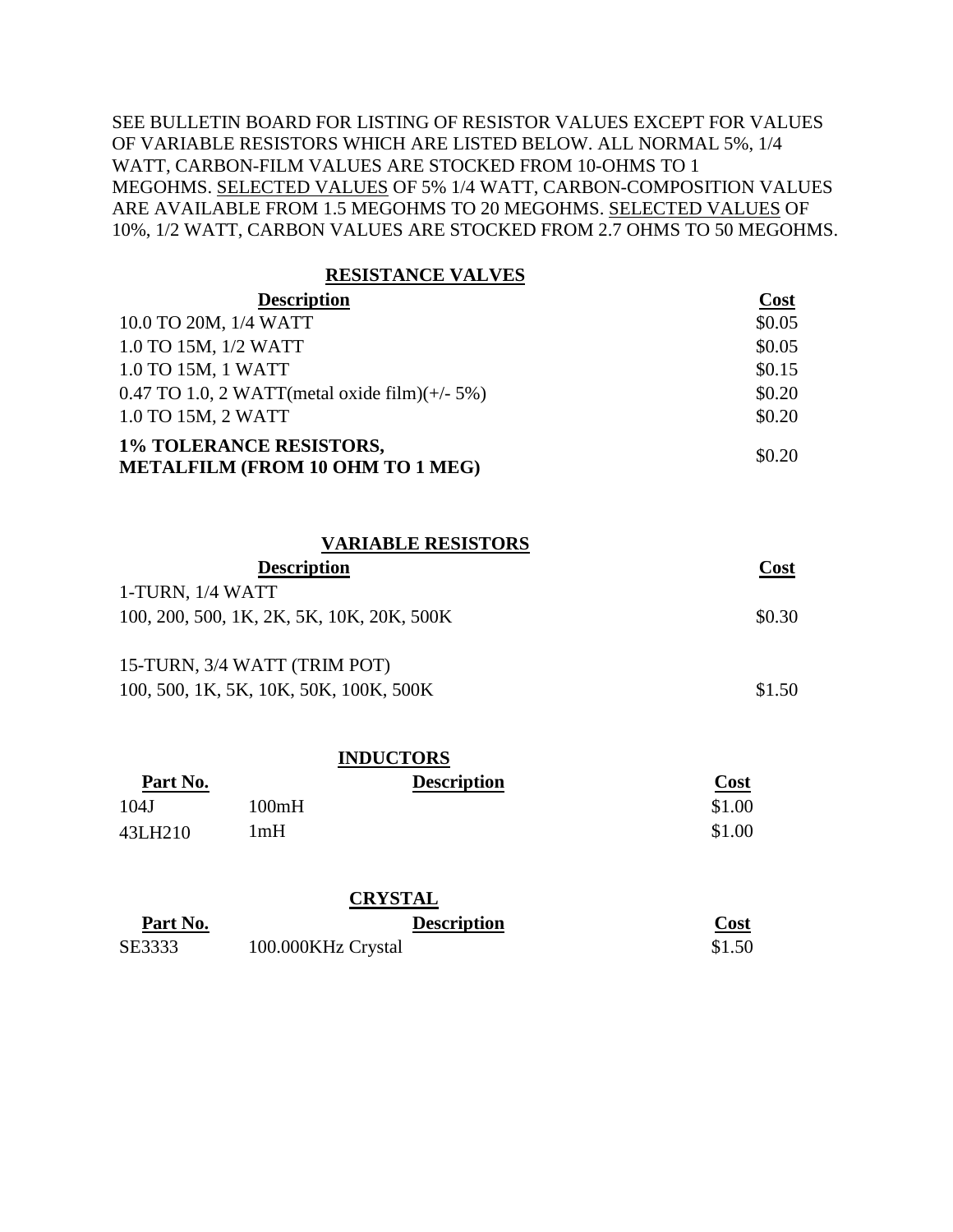**SOCKETS**

| Part No.      | <b>Description</b>           | Cost   |
|---------------|------------------------------|--------|
| $TO-3$        | POWER TRANSISTOR SOCKET      | \$0.75 |
| 3 PIN         | <b>TRANSISTOR SOCKET</b>     | \$0.40 |
| <b>PCV340</b> | LED SOCKET VER.              | \$0.35 |
| <b>PCH330</b> | LED SOCKET HOR.              | \$0.35 |
| IC 8S         | <b>8 PIN DIP SOLDER TAB</b>  | \$0.25 |
| IC 8W         | 8 PIN DIP WIRE WRAP          | \$1.00 |
| IC $14S$      | 14 PIN DIP SOLDER TAB        | \$0.50 |
| <b>IC 14W</b> | 14 PIN DIP WIRE WRAP         | \$0.25 |
| IC $16S$      | <b>16 PIN DIP SOLDER TAB</b> | \$0.25 |
| IC $16W$      | 16 PIN DIP WIRE WRAP         | \$0.75 |
| <b>IC 18S</b> | <b>18 PIN DIP SOLDER TAB</b> | \$0.50 |
| IC 20W        | <b>20 PIN DIP WIRE WRAP</b>  | \$0.75 |
| IC $24S$      | 24 PIN DIP SOLDER TAB        | \$0.30 |
| $IC$ 40S      | <b>40 PIN DIP SOLDER TAB</b> | \$0.75 |

### **HEAT SINKS AND FITTINGS**

| <b>Description</b>                     | Cost   |
|----------------------------------------|--------|
| CLIP-ON, 6020A, FOR DIP'S (38 DEG C/W) | \$0.25 |
| CLIP-ON, FOR TO-92, 6024U (58 DEG C/W) | \$0.10 |
| TO-3 HEAT SINK (TYPE 606)              | \$0.50 |
| TO-3 HEAT SINK (TYPE 686) 1"           | \$0.90 |
| TO-3 HEAT SINK (1.5 DEG C/W)           | \$5.00 |
| THERMAL JOINT COMPOUND                 | 12.90  |
| <b>MYLAR, TO-3 INSULATOR</b>           | \$0.05 |

#### **WIRE & CABLE**

| <b>Description</b>                         | <b>Cost</b> |
|--------------------------------------------|-------------|
| WIRE (22 SOLID, MULTIPLE COLORS)           | \$0.05/FT   |
| WIRE (10 GAUGE STRANDED BLK.)              | \$0.15/FT   |
| MAGNET WIRE (18, 22, 26 GAUGES AVAILIABLE) | \$0.05/FT   |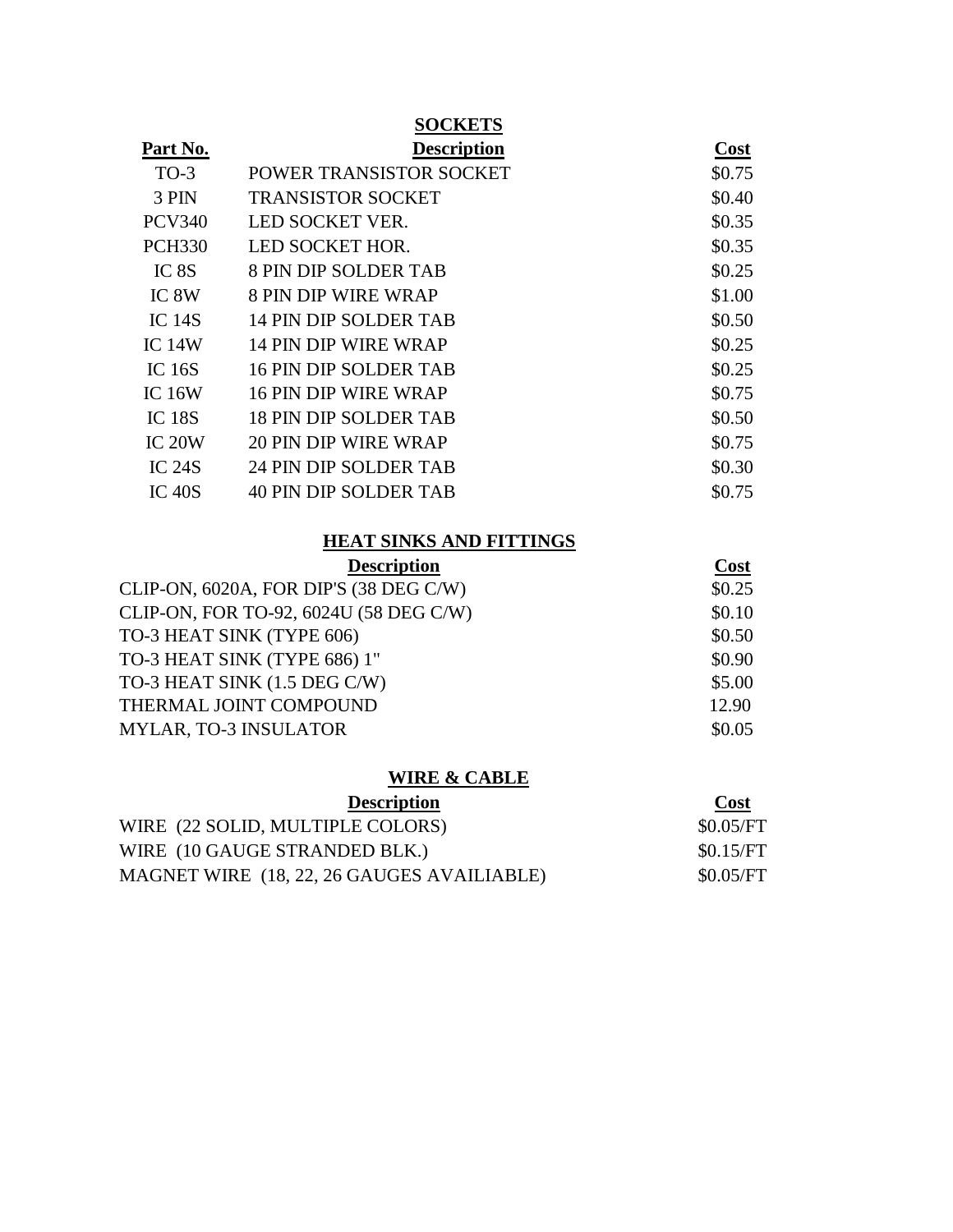# **INTEGRATED CIRUITS-DIGITAL (POSITIVE LOGIC)**

| (TTL=0.50, CMOS=0.25 UNLESS NOTED)   | <b>TTL</b>       | <b>CMOS</b>     |
|--------------------------------------|------------------|-----------------|
| <b>QUAD - 2 IN NAND</b>              | 7400, 74F00,     |                 |
|                                      | 74HC00N, 74LS00  |                 |
| <b>QUAD - 2 IN NOR</b>               | 74LS02           | 4001            |
| QUAD - 2 IN NAND W/0 COLL            | 74LS03, 7403     |                 |
| <b>HEX INVERTER - DRIVER</b>         | 74LS04           | 74HC04 (\$0.50) |
| HEX INV W/0 COLL.                    | 74LS05           |                 |
| QUAD - 2 IN AND                      | 74LS08           |                 |
| TRIPLE 3 IN NAND                     | 74F10, 74LS10    | 4023            |
| HEX SCHMITT TRIGGER INV              | 74LS14           |                 |
| <b>DUAL 4 IN NAND GATE</b>           | 7420, 74LS20     | 4012            |
| <b>DUAL 4 IN NOR</b>                 | 7425 (\$0.85)    | 4002            |
| <b>TRIPLE 3 IN NOR</b>               | 74LS27, 7427     | 4025            |
| <b>QUAD 2-INPUT OR GATE</b>          | 74LS32           |                 |
| <b>BCD TO SEGMENT DECODER/DRIVER</b> | 74LS48 (\$1.25)  | 4511 (\$0.75)   |
| DUAL 2 IN AND - OR - INV GATE        | 7450             |                 |
| DUAL 2 IN AND - OR - INV GATE        | 74LS51           | 4019            |
| 3-2-2-3 INPUT AND/OR INVERT GATE     | 74LS54 (\$0.50)  |                 |
| <b>DUAL DTYPE FF</b>                 | 74F74, 74LS74    | 4013 (\$0.30)   |
| <b>QUAD. BISTABLE D LATCH</b>        | 7475 (\$0.75)    |                 |
| <b>DUAL JK FF</b>                    | 74LS76           | 4027            |
| <b>4-BIT BINARY FULL ADDER</b>       | 74LS83 (\$0.75)  |                 |
| <b>QUAD EXCL. OR</b>                 | 74LS86           | 4030            |
| <b>DECADE COUNTER</b>                | 74LS90           |                 |
| <b>4 BIT BINARY COUNTER</b>          | 7493             |                 |
| RETRIG. MONOSTABLE MULTI.            | 74122 (\$1.50)   |                 |
| DUAL, RE-TRIG RESET MONO             | 74LS123 (\$0.75) | 4528 (\$0.50)   |
| <b>8-INPUT MUX</b>                   | 74LS151 (\$0.75) |                 |
| <b>DUAL 2 TO 4 LINE DECODER</b>      | 74LS155          |                 |
| QUAD 2 TO 1 LINE SELECTOR/           | 74LS157          |                 |
| <b>MULTIPLEXER</b>                   |                  |                 |
| <b>HEX D FLIP FLOP</b>               | 74F174, 74LS174  |                 |
| <b>QUAD D FLIP FLOP</b>              | 74LS175          |                 |
| <b>MULTIPLEXER</b>                   | 74LS251          |                 |
| DUAL, COMP. PAIR + INV.              |                  | 4007 (\$0.35)   |
| <b>BCD TO DECIMAL/HEXADECIMAL</b>    |                  | 4028 (\$0.50)   |
| <b>DECODER</b>                       |                  |                 |
| <b>12 STAGE COUNTER</b>              |                  | 4040 (\$0.75)   |
| 8 INPUT MULTI-FUNC. GATE             |                  | 4048 (\$0.50)   |
| <b>QUAD. BILATERAL SWITCH</b>        |                  | 4066 (\$0.50)   |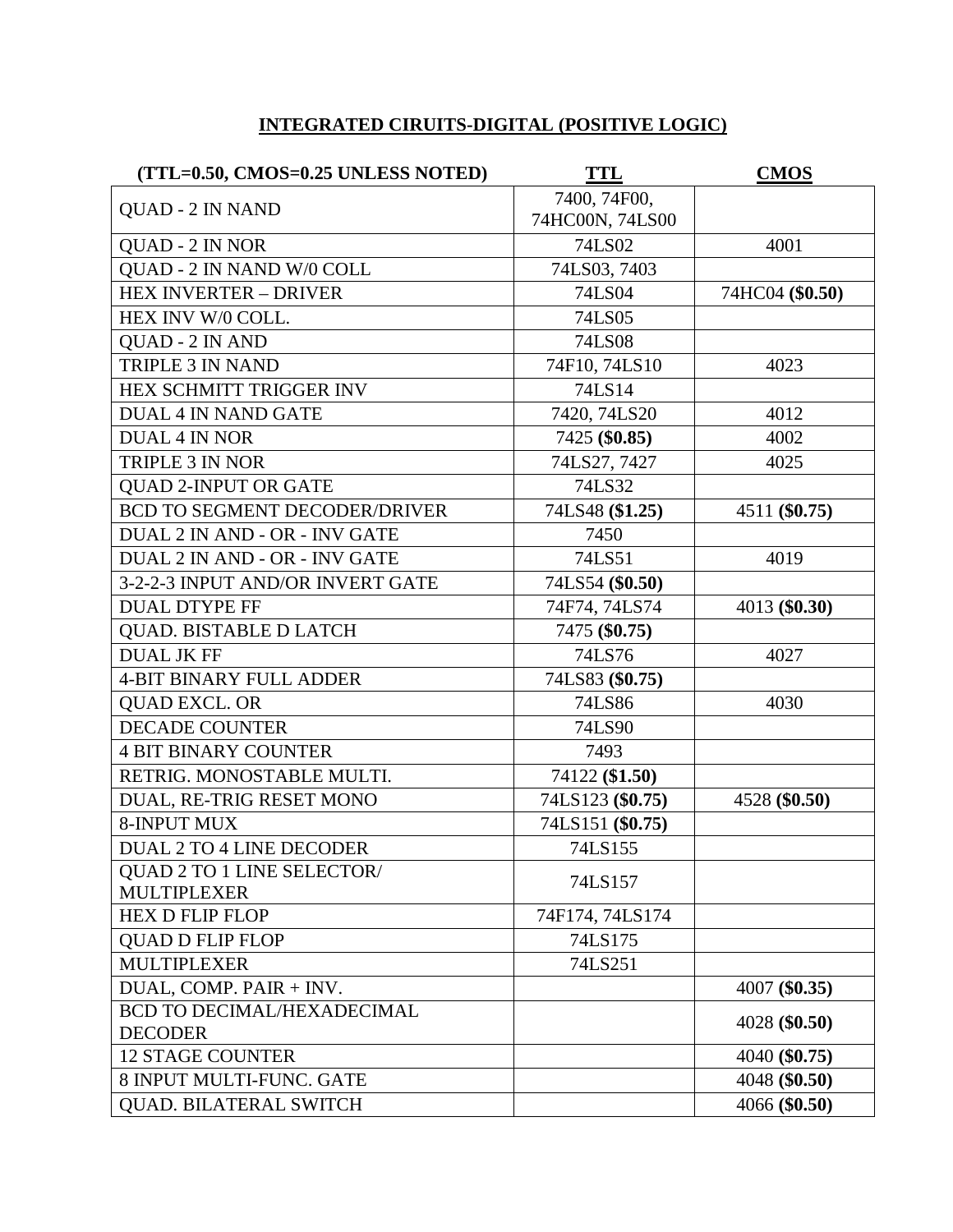### **TEST LEADS & SCOPE PROBES**

| <b>Description</b>             | <u>Cost</u> |
|--------------------------------|-------------|
| 10PK ALLIGATOR CLIP-CLIP       | \$5.00      |
| MULTI-METER LEADS              | \$3.00      |
| SCOPE PROBE KIT (BNC TO CLIPS) | \$3.50      |
| BNC EXTENSION CABLE 3'         | \$5.00      |

### **POWER CORDS**

| <b>Description</b>                        | <b>Cost</b> |
|-------------------------------------------|-------------|
| AC LINE CORD-GROUND & PLUG 6 FT. 3 CON.   | \$3.00      |
| AC LINE CORD-WITH PLUG, 6 FT. 2 CONDUCTOR | \$1.00      |

## **SWITCHES AND RELAYS**

| <b>Description</b>                | Cost   |
|-----------------------------------|--------|
| MINI-DIP SWITCHES FROM 2 TO 4 ALL | \$0.75 |
| 5 PIN DIP                         | \$0.85 |
| 6 PIN DIP                         | \$0.90 |
| <b>SPST MINI DIP 8 SWITCHES</b>   | \$2.00 |
| <b>SPST, PC SLIDE SWITCH</b>      | \$0.25 |
| DPDT, 0.5A, 125V                  | \$0.60 |
| THUMB WHEEL SWITCH                | \$1.00 |
| REED RELAY 171DIP-2               | \$3.50 |

# **LAMPS & LED'S**

| Part No.           | <b>Description</b>                          | Cost   |
|--------------------|---------------------------------------------|--------|
|                    | LAMP, T1-3/4, RED, YELLOW, GREEN (REG. LED) | \$0.20 |
|                    | LED GR/OR T1-3/4                            | \$0.75 |
| LDS-C514RI         | .60" HIGH, 7 SEGMENT LED, COM.CATHODE       | \$1.75 |
| <b>FCD830</b>      | <b>OPTOISOLATOR</b>                         | \$1.00 |
| <b>MRD 701</b>     | <b>OPTO-TRANSISTOR</b>                      | \$0.55 |
|                    | <b>LED MOUNTING RING</b>                    | \$0.05 |
| $NE-2$             | <b>LAMP</b>                                 | \$0.15 |
| MLED <sub>71</sub> | <b>LED</b>                                  | \$0.50 |
| LN166              | <b>INFRARED EMITTER T1-3/4</b>              | \$1.00 |
| 160-1032           | PHOTODIODE (BLACK PLASTIC)                  | \$0.75 |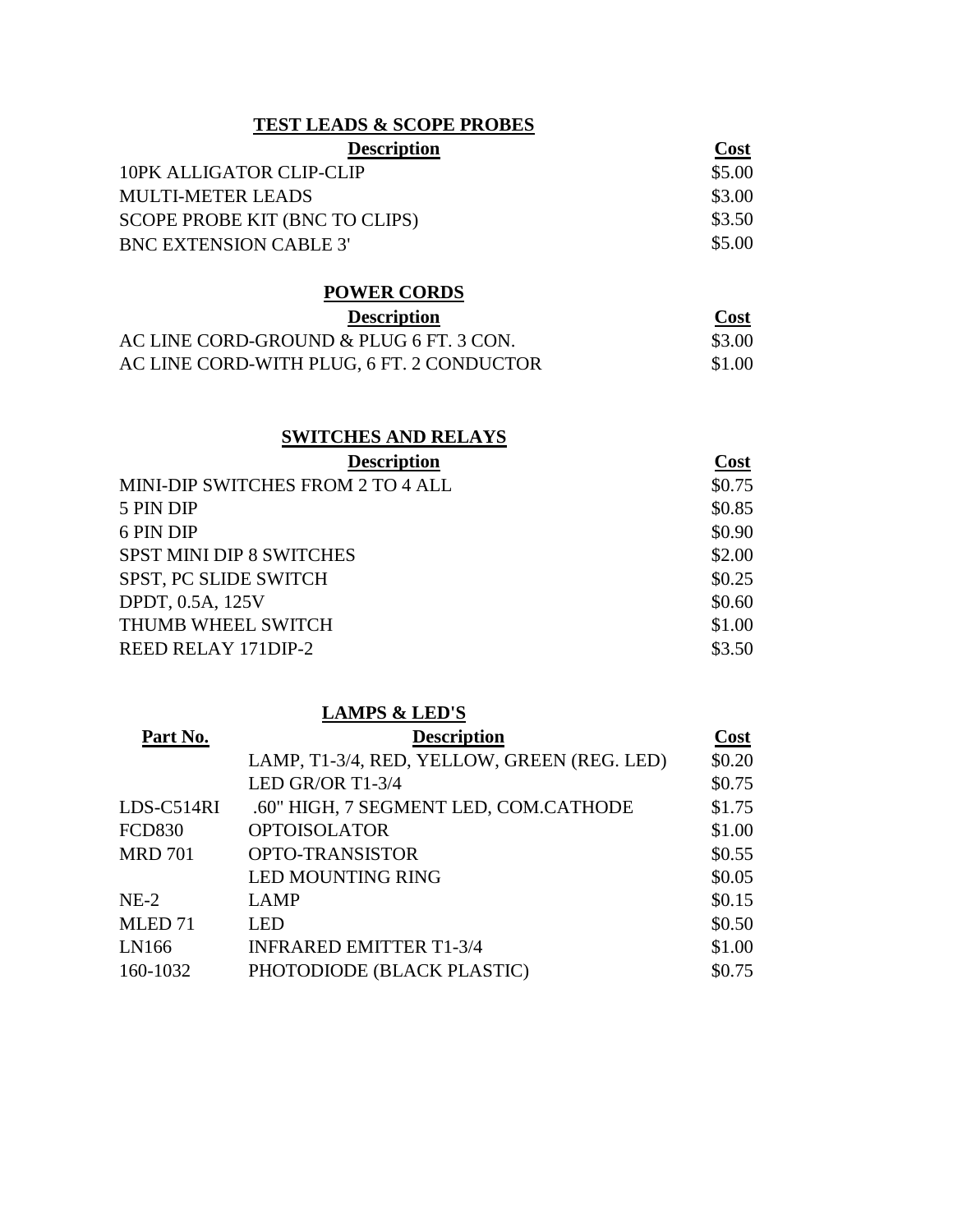| <b>HARDWARE</b>                        |         |
|----------------------------------------|---------|
| <b>Description</b>                     | Cost    |
| <b>SOLDER WICK</b>                     | \$5.50  |
| DB 25 MALE-FEMALE SOCKET               | \$1.25  |
| RS-232 HOOD CONN. COVERS               | \$1.00  |
| BINDING POST, 5 WAY (RED OR BLACK)     | \$1.10  |
| <b>FUSE BLOCK FOR 3 AG FUSE</b>        | \$0.60  |
| FUSE HOLDER, PANEL MOUNT FOR 3 AG FUSE | \$1.55  |
| <b>FUSE HOLDER, IN-LINE</b>            | \$1.00  |
| BATTERY CLIP, HOLDS 2AA CELLS          | \$0.25  |
| BANANA JACK (RED, YELLOW, BLK & WHITE) | \$0.25  |
| PROJECT BOX (7.5"x4.3"x2.2") PLASTIC   | \$3.25  |
| <b>BNC PLUG</b>                        | \$1.75  |
| <b>BNC PANNEL CONNECTOR</b>            | \$1.25  |
| <b>SCREW &amp; NUT</b>                 | \$0.05  |
| SOLDER (1 YD) #22                      | \$0.15  |
| SOLDER (ROLL)                          | \$10.00 |
| <b>PUSH-IN TERMINAL TOOL</b>           | \$0.75  |
| STAND-OFF (PLASTIC, SCREW TYPE)        | \$0.25  |
| STAND-OFF (PLASTIC, CLIP TYPE)         | \$0.05  |
| <b>9 VOLT BATTERY CLIP</b>             | \$0.25  |
| <b>ALLIGATOR CLIP</b>                  | \$0.25  |
| ALLIGATOR CLIP INSULATOR               | \$0.15  |
| <b>BANANA PLUG</b>                     | \$1.15  |
| HEATSHRINK TUBING 1/4"--1/8"           | \$3.25  |
| <b>ELECTRICAL TAPE</b>                 | \$3.00  |
| WIRE TIES $(8")$                       | \$0.05  |
| SPEAKER (8 OHM, 0.5W)                  | \$2.00  |

# **TRANSFORMERS**

| Part No.   | <b>Description</b>                           | Cost    |
|------------|----------------------------------------------|---------|
| LP-433     | Universal, Center Taps, 110/220V, 9-0-9V, 1A | \$3.10  |
| P-8677     | 115 V TO 12V/24 V, RMS, C.T., 4A             | \$20.00 |
| PC-34-125  | 115 V TO 17 V, RMS, DUAL SEC. 0.11A          | \$7.50  |
| $PC-34-35$ | 115V TO 34V .035A                            | \$4.75  |
|            | EL-40-110A26 115V to 20V/40V 4.4VA           | \$5.50  |
|            | 42TU013-RC Signal XFMR EI-24 1KCT-PCT        | \$3.00  |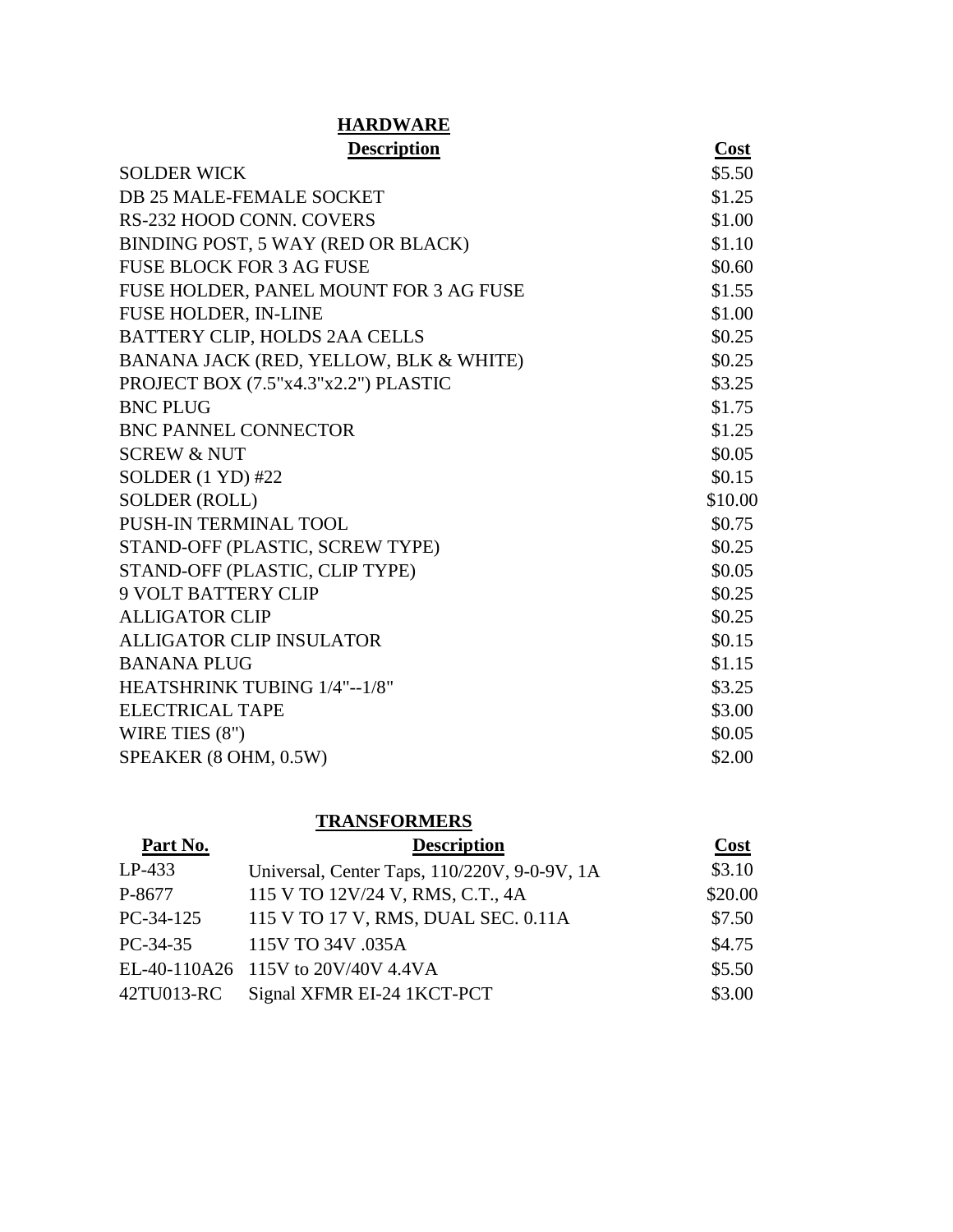# **MAGNETIC TORROID CORES**

| Part No. | <b>Description</b>                                         | <b>Cost</b> |
|----------|------------------------------------------------------------|-------------|
| T 50-2   | OD = .500 in, ID = .303 in, Ht = .190 in, .25 MHz - 10 MHz | \$0.85      |
| T 50-6   | OD = .500 in, ID = .303 in, Ht = .190 in, 3 MHz - 40 MHz   | \$0.85      |
| T 68-2   | OD = .690 in, ID = .370 in, Ht = .190 in, .25 MHz - 10 MHz | \$1.10      |
| T 80-2   | OD = .795 in, ID = .495 in, Ht = .250 in, .25 MHz - 10 MHz | \$1.50      |

# **METERS**

| Part No.        | <b>Description</b>          | Cost   |
|-----------------|-----------------------------|--------|
| DM <sub>2</sub> | BECKMAN METER (NO WARRANTY) | \$5.00 |

### **BATTERIES**

| Part No. | <b>Description</b>           | <b>Cost</b> |
|----------|------------------------------|-------------|
| AAA      | AAA ALKALINE BATTERY         | \$0.70      |
| AA       | AA ALKALINE BATTERY          | \$0.70      |
| 9V       | 9 V ALKALINE BATTERY         | \$1.90      |
| D/C      | D OR C CELL ALKALINE BATTERY | \$1.10      |

### **CIRCUIT BOARDS**

| Cost        |
|-------------|
| \$0.50 / in |
| \$7.00      |
| \$6.50      |
| \$8.00      |
| \$9.00      |
| \$0.05      |
| \$5.00      |
| \$17.50     |
| \$3.00      |
| \$55.25     |
|             |